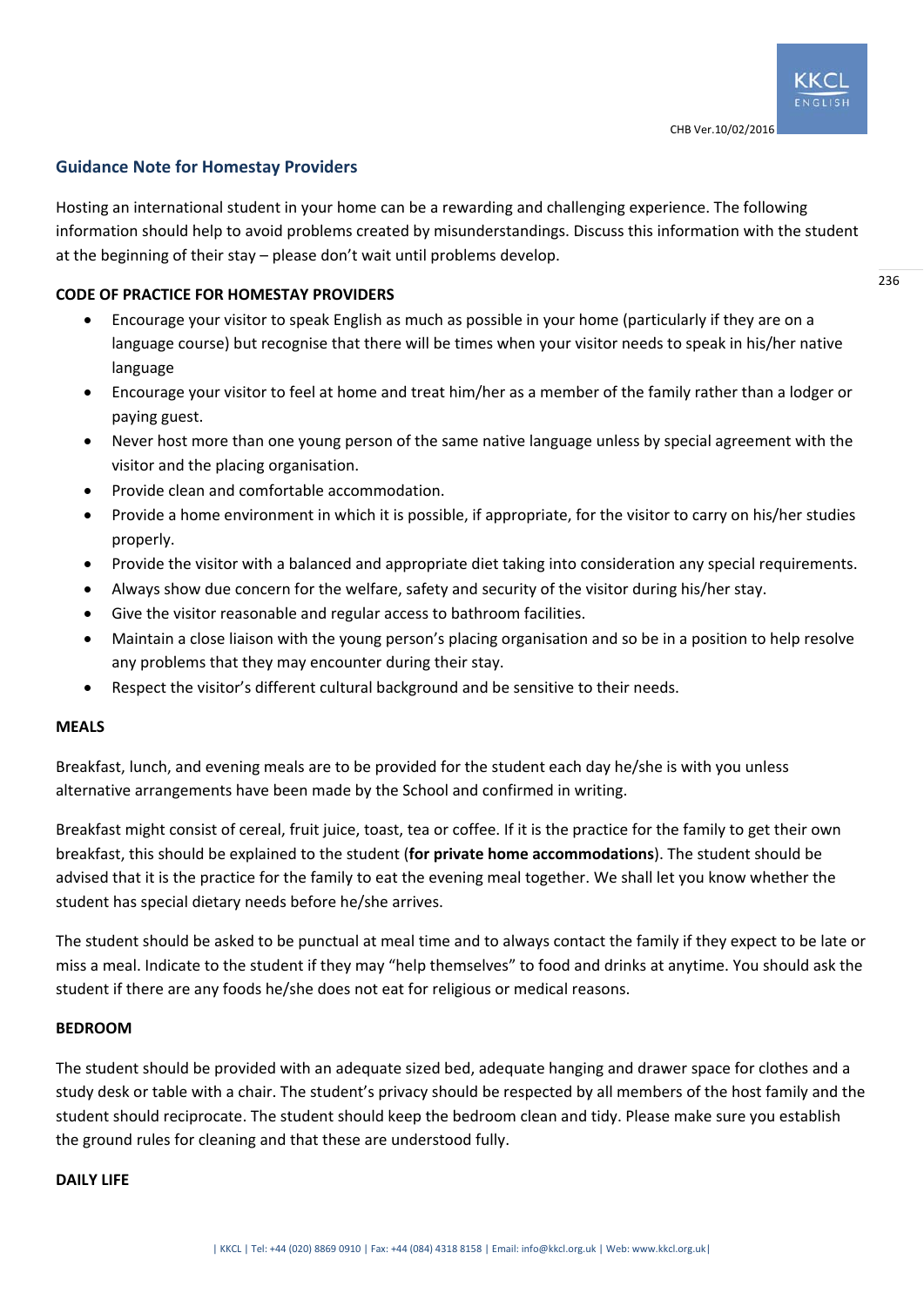When the student arrives he/she will be probably be tired and may be shy or nervous. They may not understand you fully and may have difficulty speaking English. Be patient and friendly, and allow the student time and space to gain confidence.

Cultural differences also create problems between hosts and students. Manners, body language and intonation vary from culture to culture, which can lead to misunderstandings at times. If you are in doubt about the norms in the student's culture, the School should be able to give you information about the culture from which the student has come.

Student can reasonably be encouraged to assist with home duties such as clearing the table, washing or drying up. Please explain any restrictions clearly to the student; when they should shower or bath and ask them to keep the bathroom clean after use.

### **VISITORS**

The student should ask your permission before bringing friends into your home and they should ask where they can entertain them. If you wish the friends to leave by a certain time, please indicate this to the student before the guests arrive.

#### **TELEPHONE**

It is best to establish the ground rules for using the telephone from the beginning. Students will be expected to use their mobile phones for local calls. Occasionally the student may request to use your landline. Please indicate your policy regarding local or overseas calls; the latter should be made using a pre‐paid international phone card.

#### **PROBLEMS & EMERGENCIES**

In case of any difficulty with a student, which you cannot resolve yourself, please call us in the office or email us. We want you to enjoy hosting the students and we are here to help you if there is a problem. We may be able to assist by speaking directly to the student; possibly in his or her own language.

We expect the hosts to be patient with their student guests as sometimes what seems to be a big problem is the result of a cultural difference or misunderstanding of the language.

If the problem is medical, it is best to contact the emergency services or your doctor as they will be able to deal with this more effectively.

## **KKCL 24 HOURS EMERGENCY CONTACT – 07746 416 868**

#### **Please note this number is for EMERGENCY only, non‐emergencies will not be dealt with by duty staff.**

**Please call 02088690910 for non‐emergencies.** 

237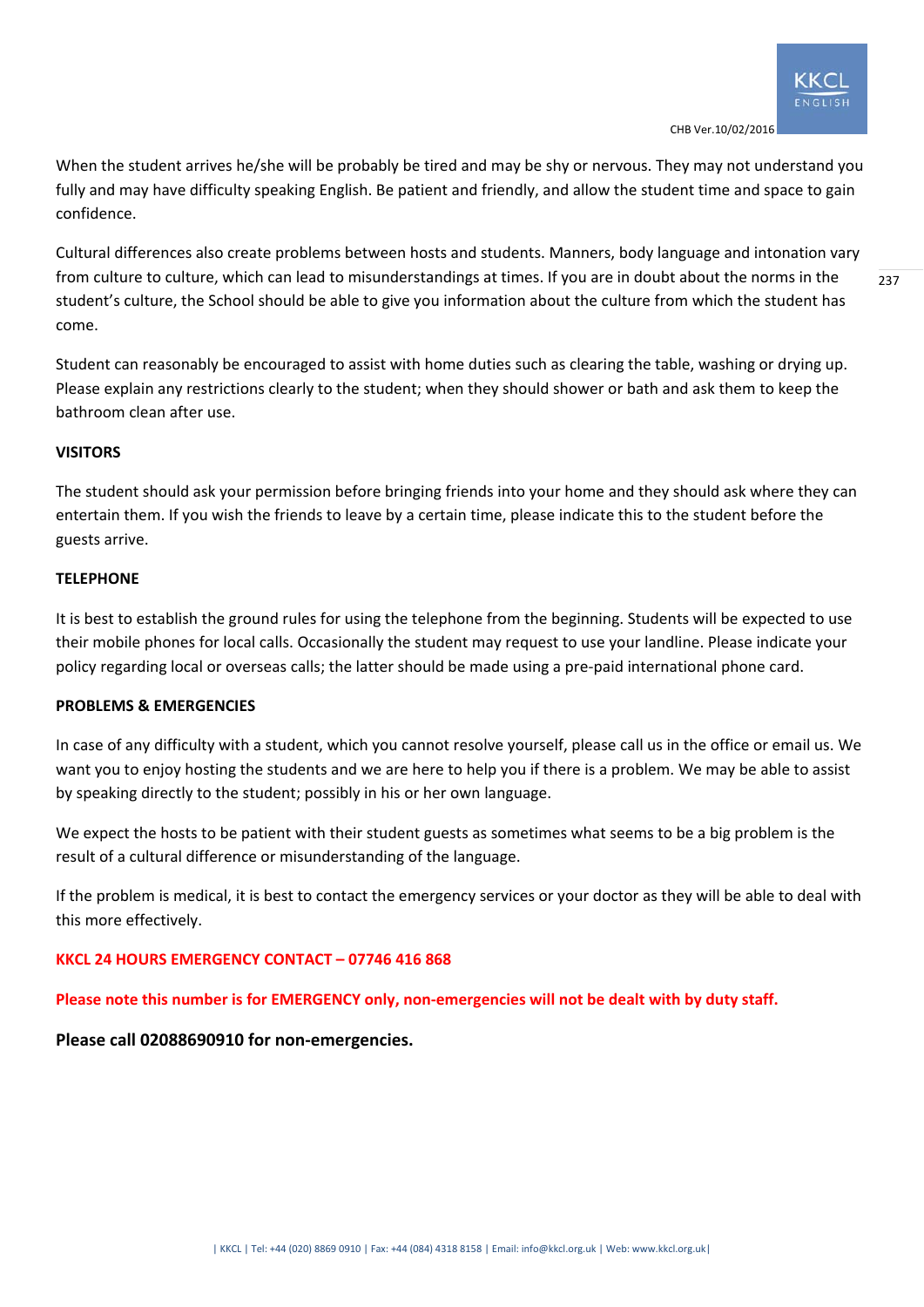# **Agreement for Homestay Providers**

KKCL act as an agent between you (the homestay provider) and our students.

The information on this agreement is extremely important. By agreeing to provide homestay service to our students, you are deemed to have accepted the terms and conditions of this document, and agree to follow our **Guidance Note for Homestay Providers**. The term "homestay provider" and "host family" carries the same meaning in this document.

#### **GENERAL**

- A responsible adult will always be present overnight and normally present when students under the age of 16 are at home.
- Safe lighting, heating and adequate hanging space for clothing must be made available to all students.
- Single beds must be used for each student. Under no circumstances should double beds be used to accommodate more than one student.
- It is your responsibility to ensure any adults living in the household during hosting are free of criminal convictions pertaining to the safeguarding of children.
- Hosts are responsible for their own household insurance.
- Hosts are not to enter into any private homestay arrangements with any students referred to them by KKCL, this include extension or future bookings.
- In the case of a medical emergency, host families agree to reveal their address and telephone number for student's staying in their home to doctors or hospitals.

#### **CANCELLATION**

When accepting a booking through KKCL, please be aware that upon agreeing to take a student, a chain of events is activated. A cancellation not only involves extensive administration for us, a change of plan can also be a source of anxiety for the student who has mentally prepared him or herself for a new environment away from home. While it is understood that occasionally hosts have to cancel due to family emergencies, we do not expect our hosts to cancel, unless it is absolutely unavoidable.

KKCL will endeavour to provide host families with reasonable notice where possible when a cancellation is necessary. Unfortunately from time to time it may be that cancellation has to be made at the last minute, if KKCL cancels a booking within 48 hours of the check‐in date, a compensation payment equals to one week's B&B accommodation will be made.

If a student asks to cut short their stay, please contact KKCL immediately. Our terms and conditions are designed to protect hosts from the inconvenience of a student leaving at short notice. The student is normally expected to give at least one week notice before leaving in order to avoid paying cancellation fee. The exception is when a student leaves as a result of a complaint about the accommodation or out of welfare concerns, in which case KKCL will resolve the matter with the host.

Homestay provider requesting a student to be moved to another provider must provide KKCL with written notice.

KKCL reserves the right to remove a student from the host family at its total discretion and permanently withhold any money due to the homestay provider should there be a serious breach of terms and conditions.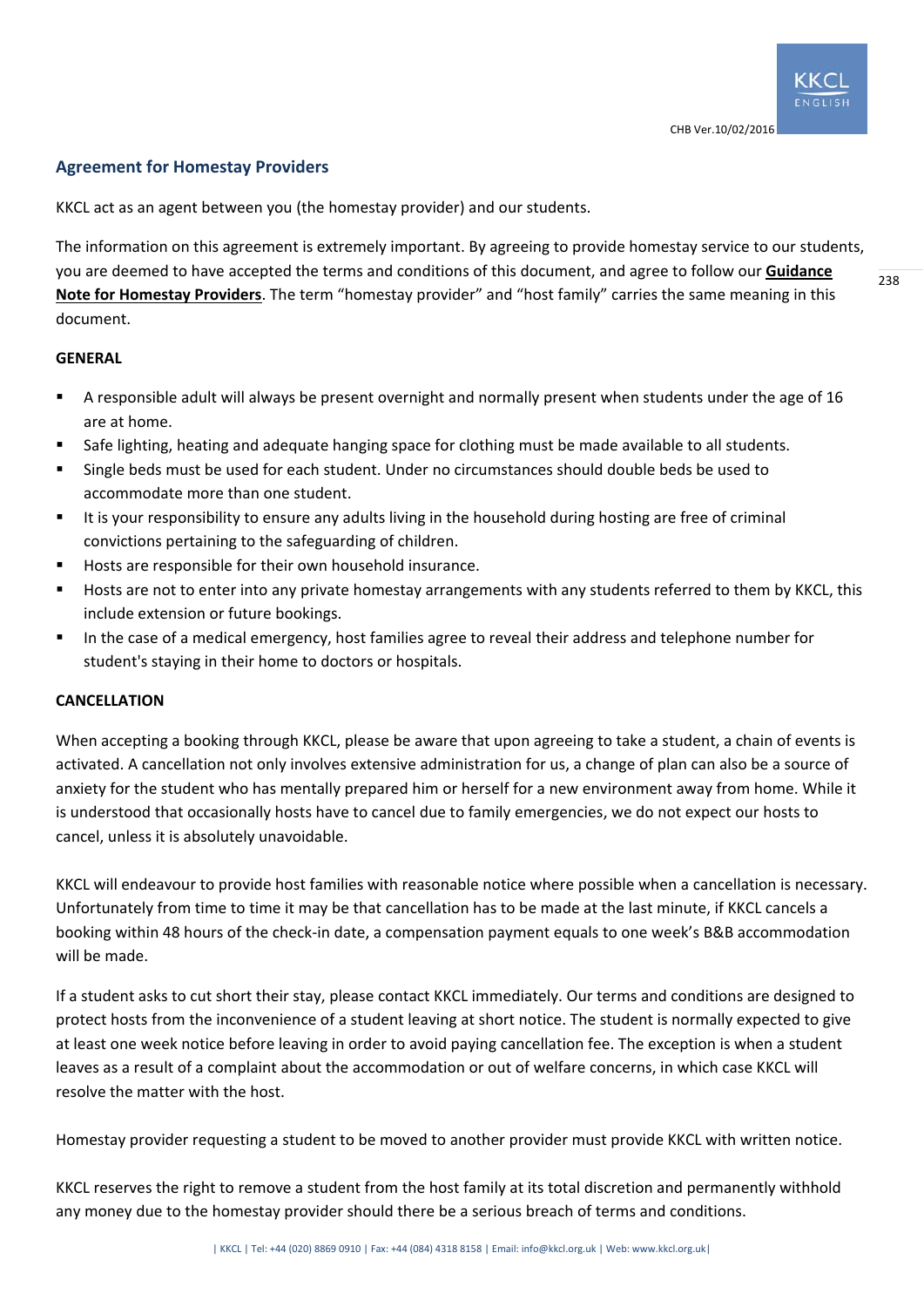## **PAYMENT & RATE**

You will be paid monthly in array for the students you have hosted. Payment is made by KKCL by bank transfer directly into your bank account. The payment leaves our account on 5<sup>th</sup> day of the following month and could take up to 3 working days to clear into your bank account. Under no circumstances should you speak to the student regarding payment.

| All fees are per week / 7 nights    | September to June | <b>July to August</b> |
|-------------------------------------|-------------------|-----------------------|
| Single - Self Catering              | £112              |                       |
| Twins - Self Catering               | £105              |                       |
|                                     |                   |                       |
| Single - Breakfast only             | £98               | £105                  |
| Twins - Breakfast only              | £91               | £98                   |
|                                     |                   |                       |
| Single - Half Board                 | f126              | £140                  |
| Twins - Half Board                  | £112              | £126                  |
|                                     |                   |                       |
| Single - Half Board + Weekend Lunch | £134              | £148                  |
| Twins - Half Board + Weekend Lunch  | £120              | £134                  |
|                                     |                   |                       |
| Single - Full Board                 | £154              | £168                  |
| Twins - Full Board                  | £140              | £154                  |

- Daily escort from / to meeting point +£10 per student per week
- Private bathroom / ensuite + £15pw
- Any nights outside of full weeks will be paid on a pro rata basis.

## **BOOKING EXTENSIONS**

If a student tells you that he/she wishes to extend their stay, please ask the student to arrange this with KKCL. We are under obligation to pay you only for the period of stay booked by us. Only extensions of stay authorised by KKCL will be paid to Hosts.

# **DIRECT PAYMENTS & CONFIDENTIALITY**

Under no circumstances should you accept payment directly from a student or discuss your rates of pay and arrangements with KKCL.

#### **HOMESTAY PROVIDER RESPONSIBILITIES**

| KKCL | Tel: +44 (020) 8869 0910 | Fax: +44 (084) 4318 8158 | Email: info@kkcl.org.uk | Web: www.kkcl.org.uk| To pick up the student(s) from KKCL designated pick up point on day of arrival and drop off the student(s) on day of departure. This may not be required for all the students; however you must be prepared to do this if you wish to host students from KKCL. In emergencies we can arrange a transfer service but this will be at your cost.

239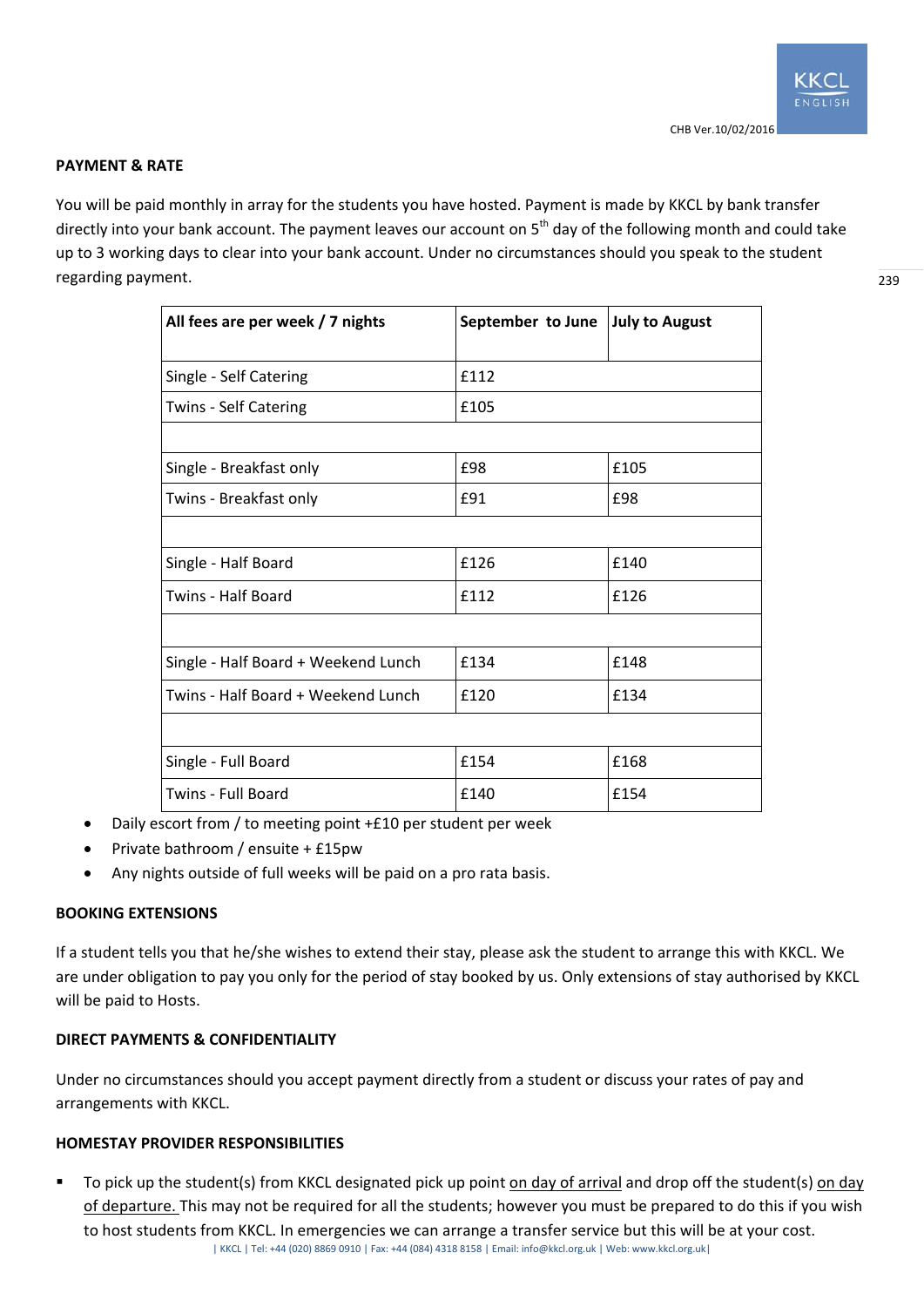- To provide accommodation for the student under-16s, 24 hour care and supervision, which includes 3 meals each day and is inclusive of all domestic bills excluding telephone bills, unless other provisions are arranged between the School and the host family.
- To provide accommodation for the student over -16s, which includes 2 meals each day and is inclusive of all domestic bills excluding telephone bills, unless other provisions are arranged between the School and the host family.
- To accompany the student one time on the public transport between the home and the School prior to, or on the first day of course. We do not allow children under 12 to travel alone on public transport under any circumstances.
- To encourage the student to speak English as much as possible in your home.
- To encourage the student to feel at home and to treat him/her as a member of the family rather than a paying guest.
- To provide a clean and comfortable student bedroom with adequate hanging and drawer space, heating and light.
- To provide adequate laundry and washing facilities with access to the laundry and bathroom as a member of the family, with a change of bed linen each week. In the case of students under 16, the host is responsible for providing laundry service once a week.
- To provide a home environment in which it is possible for the student to carry on his/her studies.
- To provide the student with an appropriate and balanced diet.
- To show due concern for the welfare, safety and security of the student during his/her stay and to inform KKCL immediately in the event of a medical emergency, illness or accident.
- To maintain a close liaison with KKCL and so be in a position to help solve any emotional or disciplinary problems that the student may encounter during his/her time with you.
- To respect the student's different cultural background and be sensitive to the particular needs of the student.
- To be responsible for the safety and security of the student and his/her belongings in your home.
- To not allow any illegal substances in your home while the student is staying with you.
- Hosts are required to make KKCL aware if they intend to host students from alternative guardian companies at the same time as hosting for KKCL.
- Hosts are required to ensure students Under 16 lodged in homestay will not be lodged with students of 18 years or older.

# **DATA PROTECTION**

KKCL is fully committed to compliance with the requirements of the data protection act 1998. Therefore procedures will be followed which aim to ensure all employees who have access to any personal data held by the company are fully aware of and abide by their duties under the data protection act 1998.

# **STATEMENT OF POLICY**

Personal information will be stored securely, ensuring that any information kept is adequate, relevant, not excessive, dealt with appropriately and kept for no longer than its intended use.

Host information may be requested by the parents of students seeking homestay arrangements for their child/children. Signing below will confirm that you are happy for your details to be passed on to the parents. You can request a copy of this information and we will be happy to send it to you.

## **REFERENCES & BACKGROUND CHECKS**